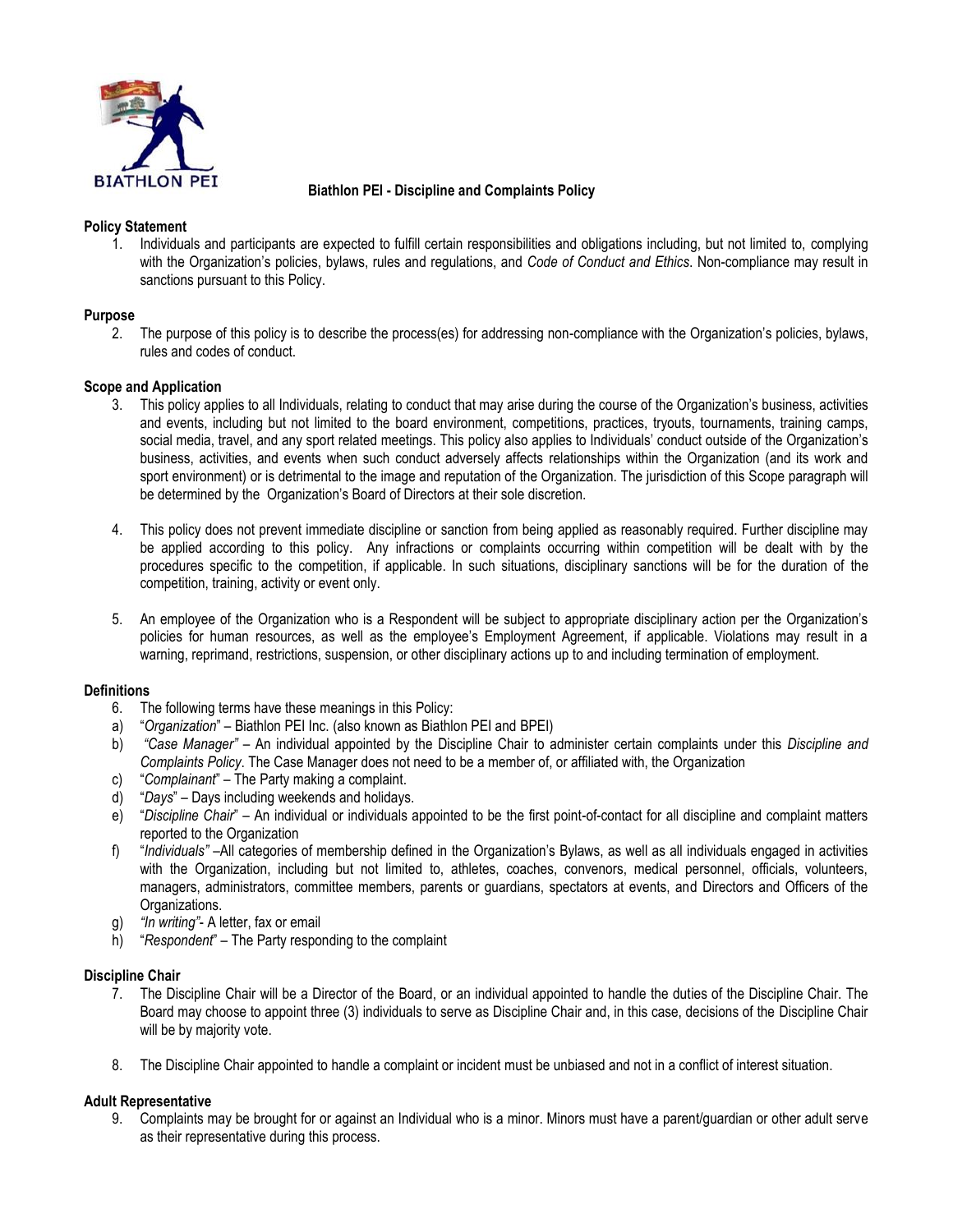- 10. Communication from the Discipline Chair or Case Manager, as applicable, must be directed to the minor's representative.
- 11. A minor is not required to attend an oral hearing, if held.

#### **Reporting a Complaint**

- 12. A Complainant may report a complaint applicable under this policy. A complaint must be submitted in writing and must be filed within 14 days of the alleged incident.
- 13. A Complainant wishing to file a complaint outside of the 14 days must provide a written statement giving reasons for an exemption to this limitation. The decision to accept or deny the complaint outside of the 14 days will be at the sole discretion of the Discipline Chair. This decision may not be appealed.
- 14. At the Organization's Board of Directors discretion, the Organization as represented by the Board of Directors, may act as the complainant and initiate the complaint process under the terms of this Policy. In such cases, the Organization's Board of Directors will identify an individual to represent the Organization.
- 15. Resignation or lapsing of membership after a complaint is filed does not preclude disciplinary proceedings being pursued under this Policy.

### **Third-Party Management and Investigation – Abuse and Harassment Complaints**

- 16. The Discipline Chair may determine that the alleged incident may contain an element of discrimination, harassment, workplace harassment, workplace violence, sexual harassment, or abuse. In this case, the Discipline Chair may appoint an Investigator in accordance with the Organization's *Investigations Policy* - *Discrimination, Harassment, and Abuse* and the Organization, and the Investigator, will have additional responsibilities as described in that Policy.
- 17. Upon receipt of a complaint, the Discipline Chair has discretion to choose which process should be followed, and may use the following examples as a general guideline:
	- a) Process #1 the Complaint alleges the following incidents:
		- i. Disrespectful, abusive, racist, or sexist comments or behaviour
		- ii. Disrespectful conduct<br>iii. Minor incidents of viole
		- Minor incidents of violence (e.g., tripping, pushing, elbowing)
		- iv. Conduct contrary to the values of the Organization
		- v. Non-compliance with the Organization's policies, procedures, rules, or regulations
		- vi. Minor violations of the Organization's *Code of Conduct and Ethics*
	- b) Process #2 the Complaint alleges the following incidents:
		- i. Repeated minor incidents
		- ii. Any incident of hazing
		- iii. Behaviour that constitutes harassment, sexual harassment, or sexual misconduct
		- iv. Major incidents of violence (e.g., fighting, attacking, sucker punching)
		- v. Pranks, jokes, or other activities that endanger the safety of others
		- vi. Conduct that intentionally interferes with a competition or with any athlete's preparation for a competition
		- vii. Conduct that intentionally damages the Organization's image, credibility, or reputation
		- viii. Consistent disregard for the Organization's bylaws, policies, rules, and regulations
		- ix. Major or repeated violations of the Organization's *Code of Conduct and Ethics*
		- x. Intentionally damaging the Organization's property or improperly handling the Organization's monies
		- xi. Abusive use of alcohol, any use or possession of alcohol by minors, or use or possession of illicit drugs and narcotics
		- xii. A conviction for any *Criminal Code* offense
		- xiii. Any possession or use of banned performance enhancing drugs or methods

# **Process #1: Handled by Discipline Chair**

#### *Sanctions*

- 18. Following the determination that the complaint or incident should be handled under Process #1, the Discipline Chair will review the submissions related to the complaint or incident and determine one or more of the following sanctions:
	- a) Verbal or written reprimand
	- b) Verbal or written apology
	- c) Service or other contribution to the Organization
	- d) Removal of certain privileges
	- e) Suspension from certain teams, events, and/or activities
	- f) Suspension from all the Organization's activities for a designated period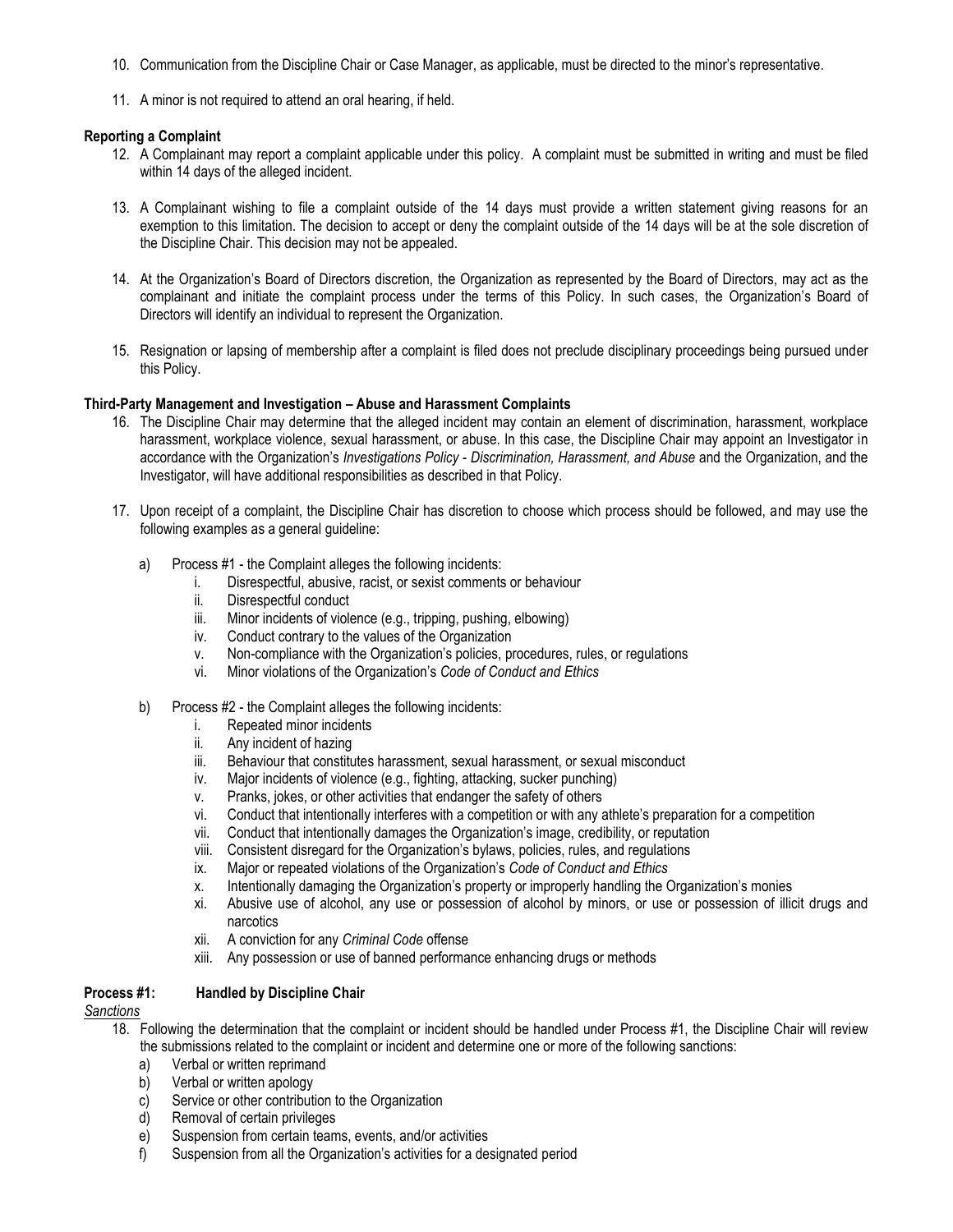- g) Any other sanction considered appropriate for the offense
- 19. The Discipline Chair will inform the Respondent in writing of the sanction, which will take effect immediately.
- 20. Records of all sanctions will be maintained by the Organization.

#### *Request for Reconsideration*

- 21. The sanction may not be appealed until the completion of a request for reconsideration. However, the Respondent may contest the sanction by submitting a Request for Reconsideration within four (4) days of receiving the sanction. In the Request for Reconsideration, the Respondent must indicate:
	- a) Why the sanction is inappropriate;
	- b) All evidence to support the Respondent's position; and
	- c) What penalty or sanction (if any) would be appropriate
- 22. Upon receiving a Request for Reconsideration, the Discipline Chair may decide to accept or reject the Respondent's suggestion for an appropriate sanction.
- 23. Should the Discipline Chair accept the Respondent's suggestion for an appropriate sanction, that sanction will take effect immediately.
- 24. Should the Discipline Chair not accept the Respondent's suggestion for an appropriate sanction, the initial complaint or incident will be handled under Process #2 of this Policy.

### **Process #2: Handled by Case Manager**

*Case Manager*

- 25. Following the determination that the complaint or incident should be handled under Process #2, the Organization will appoint a Case Manager to oversee management and administration of the complaint or incident. The Case Manager should not be in a conflict of interest and should have expertise in dispute resolution matters. Such appointment is not appealable.
- 26. The Case Manager has a responsibility to:
	- a) Determine whether the complaint is frivolous and/or within the jurisdiction of this Policy
	- b) Propose the use of the Organization's *Dispute Resolution Policy*
	- c) Appoint the Discipline Panel, if necessary
	- d) Coordinate all administrative aspects and set timelines
	- e) Provide administrative assistance and logistical support to the Discipline Panel as required
	- f) Provide any other service or support that may be necessary to ensure a fair and timely proceeding

#### *Procedures*

- 27. If the Case Manager determines the complaint is:
	- a) Frivolous or outside the jurisdiction of this Policy, the complaint will be dismissed immediately
	- b) Not frivolous and within the jurisdiction of this Policy, the Case Manager will notify the Parties that the complaint is accepted and of the applicable next steps
- 28. The Case Manager's decision to accept or dismiss the complaint may not be appealed.
- 29. The Case Manager will establish and adhere to timelines that ensure procedural fairness and that the matter is heard in a timely fashion.
- 30. After notifying the Parties that the complaint has been accepted, the Case Manager may propose using the Organization's Dispute Resolution Policy with the objective of resolving the dispute. If applicable, and if the dispute is not resolved, or if the parties refuse to use the Dispute Resolution Policy, the Case Manager will appoint a Discipline Panel, which shall consist of a single Arbitrator, to hear the complaint. In extraordinary circumstances, and at the discretion of the Case Manager, a Discipline Panel of three persons may be appointed to hear the complaint. In this event, the Case Manager will appoint one of the Discipline Panel's members to serve as the Chair.
- 31. The Case Manager, in cooperation with the Discipline Panel, will then decide the format under which the complaint will be heard. This decision may not be appealed. The format of the hearing may be an oral in-person hearing, an oral hearing by telephone or other communication medium, a hearing based on a review of documentary evidence submitted in advance of the hearing, or a combination of these methods. The hearing will be governed by the procedures that the Case Manager and the Discipline Panel deem appropriate in the circumstances, provided that:
	- a) The Parties will be given appropriate notice of the day, time, and place of the hearing, in the case of an oral in-person hearing or an oral hearing by telephone or other communication medium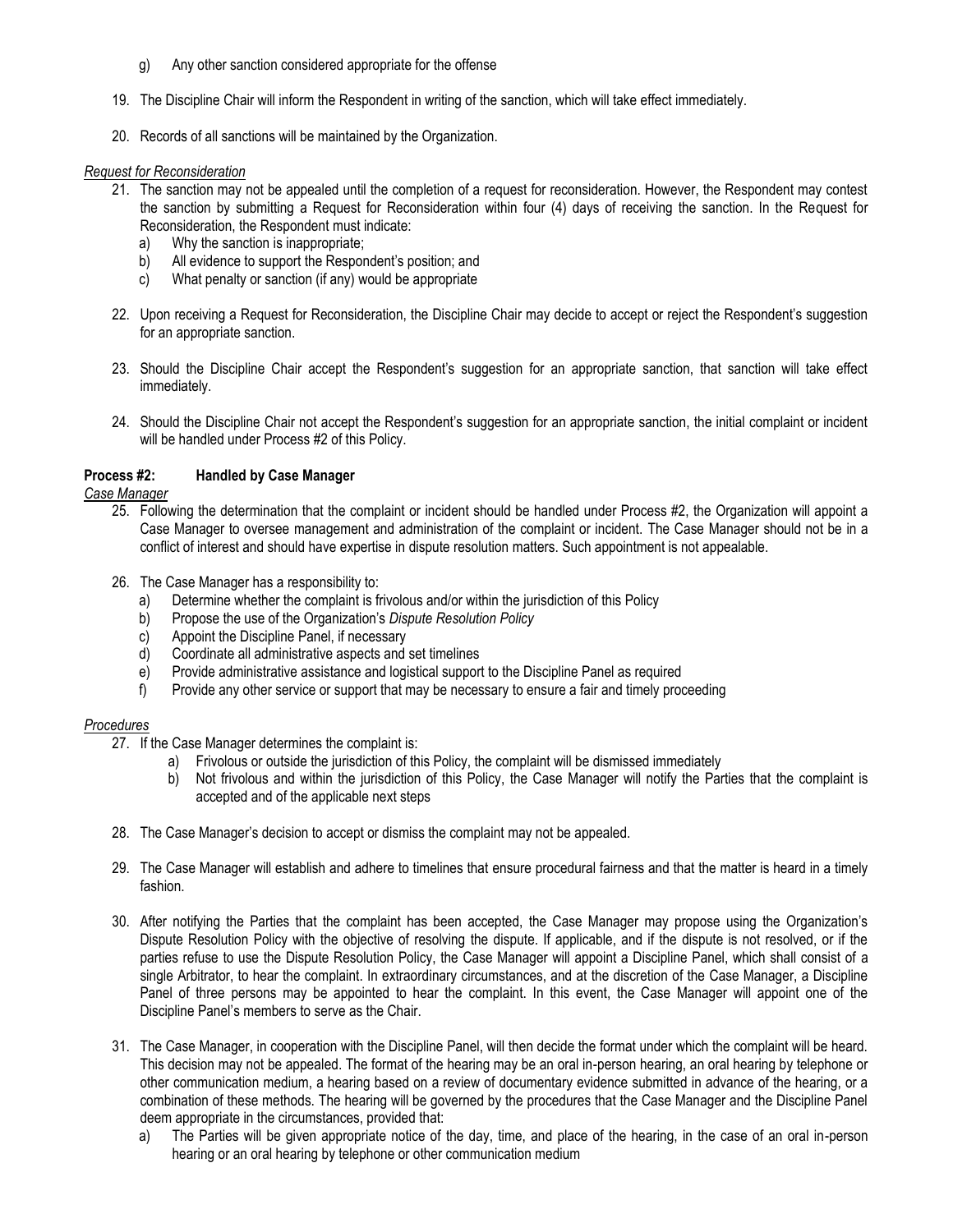- b) Copies of any written documents which the parties wish to have the Discipline Panel consider will be provided to all Parties, through the Case Manager, in advance of the hearing
- c) The Parties may engage a representative, advisor, or legal counsel at their own expense
- d) The Discipline Panel may request that any other individual participate and give evidence at the hearing
- e) The Discipline Panel may allow as evidence at the hearing any oral evidence and document or thing relevant to the subject matter of the complaint, but may exclude such evidence that is unduly repetitious, and shall place such weight on the evidence as it deems appropriate
- f) The decision will be by a majority vote of the Discipline Panel
- 32. If the Respondent acknowledges the facts of the incident, the Respondent may waive the hearing, in which case the Discipline Panel will determine the appropriate sanction. The Discipline Panel may still hold a hearing for the purpose of determining an appropriate sanction.
- 33. If a party chooses not to participate in a scheduled hearing it will proceed in any event.
- 34. If a decision may affect another party to the extent that the other party would have recourse to a complaint or an appeal in their own right, that party will become a Party to the current complaint and will be bound by the decision.
- 35. In fulfilling its duties, the Discipline Panel may obtain independent advice.

# *Decision*

36. After hearing and/or reviewing the matter, the Discipline Panel will determine whether an infraction has occurred and, if so, the sanctions to be imposed. Within fourteen (14) days of the hearing's conclusion, the Discipline Panel's written decision, with reasons, will be distributed to all Parties, the Case Manager, and the Organization. In extraordinary circumstances, the Discipline Panel may first issue a verbal or summary decision soon after the hearing's conclusion, with the full written decision to be issued before the end of the fourteen (14) day period. The decision will be considered a matter of public record unless decided otherwise by the Discipline Panel.

# *Sanctions*

- 37. The Discipline Panel may apply the following disciplinary sanctions, singularly or in combination:
	- a) Verbal or written reprimand
	- b) Verbal or written apology
	- c) Service or other contribution to the Organization
	- d) Removal of certain privileges
	- e) Suspension from certain teams, events, and/or activities
	- f) Suspension from all the Organization's activities for a designated period
	- g) Payment of the cost of repairs for property damage
	- h) Suspension of funding from the Organization or from other sources
	- i) Expulsion from the Organization
	- j) Any other sanction considered appropriate for the offense
- 38. Unless the Discipline Panel decides otherwise, any disciplinary sanctions will begin immediately, notwithstanding an appeal. Failure to comply with a sanction as determined by the Discipline Panel will result in an automatic suspension until such time as compliance occurs.
- 39. Records of all decisions will be maintained by the Organization.

# *Appeals*

40. The decision of the Discipline Panel may be appealed in accordance with the Organization's *Appeal Policy*.

# **Suspension Pending a Hearing**

41. The Organization may determine that an alleged incident is of such seriousness as to warrant suspension of an Individual pending completion of a criminal process, investigation, the hearing, or a decision of the Discipline Panel.

# **Criminal Convictions**

- 42. An Individual's conviction for a *Criminal Code* offense, will be deemed an infraction under this Policy and will result in expulsion from the Organization. *Criminal Code* offences may include, but are not limited to:
	- a) Any child pornography offences
	- b) Any sexual offences
	- c) Any offence of physical violence
	- d) Any offence of assault
	- e) Any offence involving trafficking of illegal drugs